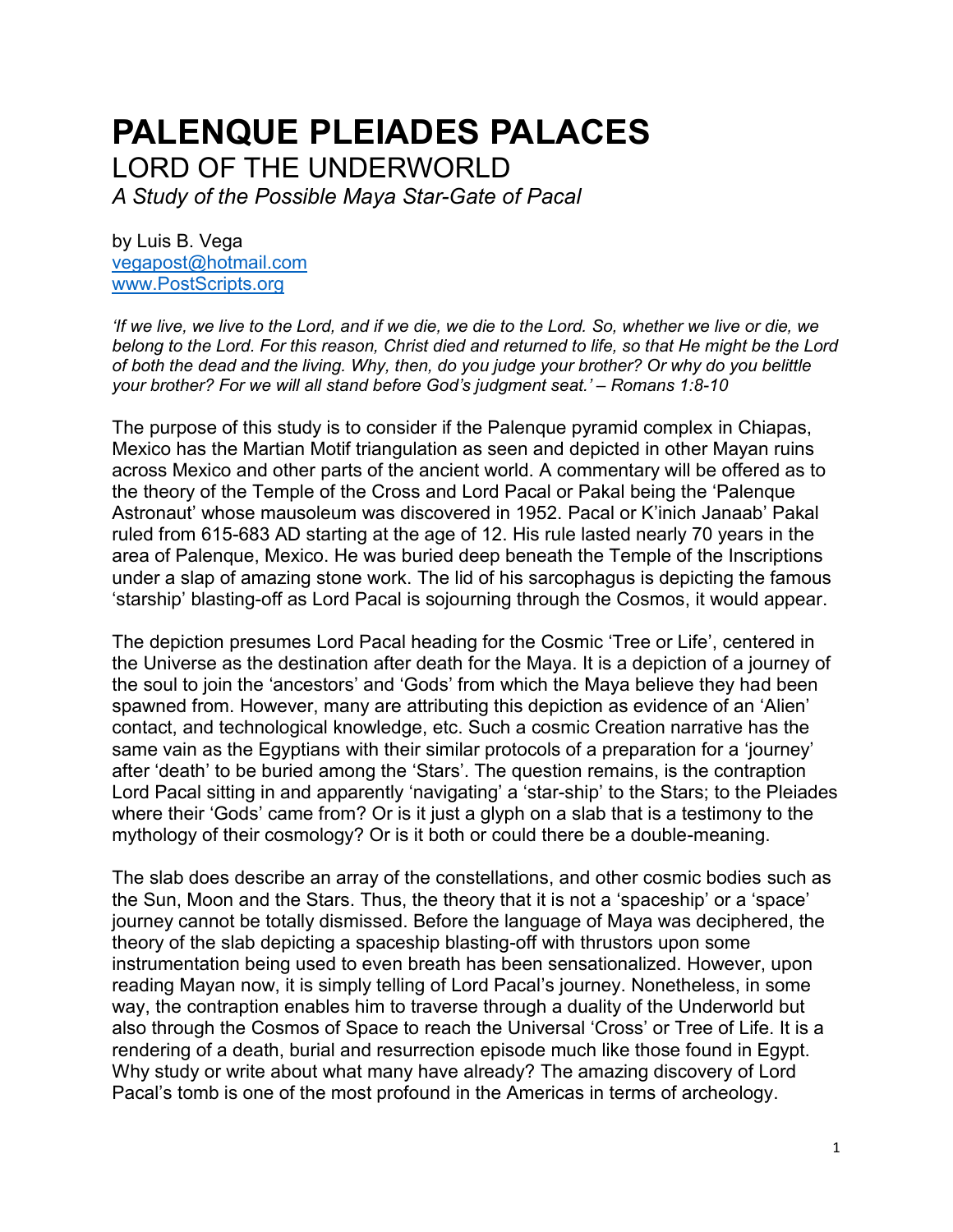## **A Star Lineup**

There have been many angles of investigating the pyramids of Palenque and the tomb of Lord Pacal. However, none have associated the Alien Connection theory specifically with that of the Mars pyramid anomalies found in Cydonia and in a Biblical context of interpretation, no less. The Cydonian anomalies are the triangulation of the pyramid complex that this study purports have a design or motif, called in these studies, the 'Martian Motif' that is replicated on Earth. In this case at Palenque, it is even found dead-center on the site but hidden in plain view. At the core area of the Main Plaza is a triangulation that mirrors that of Cydonia, Mars. It is consisting of the Temple of the Inscription, the Palace complex with its famous tower and a worship pyramid that is now totally deteriorated. This study strongly suggests that this triangulation matches the Cydonia, Mars one although very compacted and in close proximity to one another.

If one looks from a top view of the main plaza of Palenque, the Temple of the Inscriptions is actually the core of the corresponding Pleiades Pyramid City on Mars. In many renditions on Earth, such have been palaces for the most part in the ancient realm. In modern times, it has corresponded to the financial centers, etc. What is the key give-away is that the configuration on Earth, at this place has the 'handle' of the Pleiades not at an angle as it is in the sky but is flattened to correspond to the ledges of the pyramids found there as in a lineup, a 'Star Lineup'. Amazingly, if one superimposes the Pleiades outline with this modification, it appears to match this pyramid complex on the south side that features the entrance to the tomb of Lord Pacal.

Moreover, the angles at which the other temples are found match that of the corresponding point of where the Pleiadian Star of Alcyone would be. Then there are 2 terminal structures next to each other as would be the Stars of Atlas and Pleione. Then the Palace with the tower corresponds to the massive D&M Pentagon. Is the Palace in some form shaped with pointed edges to suggests a 'pentagon'? Yes. It is not a perfect 5 sided design but has opposite corresponding pointed corners. And based on the size relationship to the others and the Martian Motif, it appears to perfectly match the size and angle. Then the Face of Mars, that of Ala-Lu, the Lord of the Underworld that he became is situated facing the Palace with the tower. From a top view, the stairs along with the building structure at the top resembles the 'face' as with a helmet that the mausoleum on Mars is purported to have. What is the point of this emphases?

Consider, as before that these studies into the Martian Motif speculate that the Cydonia, Mars anomaly was some sort of 'space hub' or port as in an airport on Earth. Perhaps a teleportation of sorts was occurring as the triangulation construed a 'hexagram', that many believe was used to travel as 'Star-Gates' from planets and other dimensions even. It is a factor in dark magic how a hexagram encircled is what is used to conjure up 'spirits' or traverse time and space, etc. How is this so or possible? Consider that such motifs are construed on Earth's energy ley-lines and upon the incantation of 'magic' and or a combination of sound vibrations coming from religious recitals, it produces a sort of 'key'. It is with such ability and construct of such a 'resonance' that 'Spirit Beings' are able to move, travel, etc. Such know how to work it as they use the Sacred Geometry for such purposes. Is there any relevant evidence for this assertion? Yes.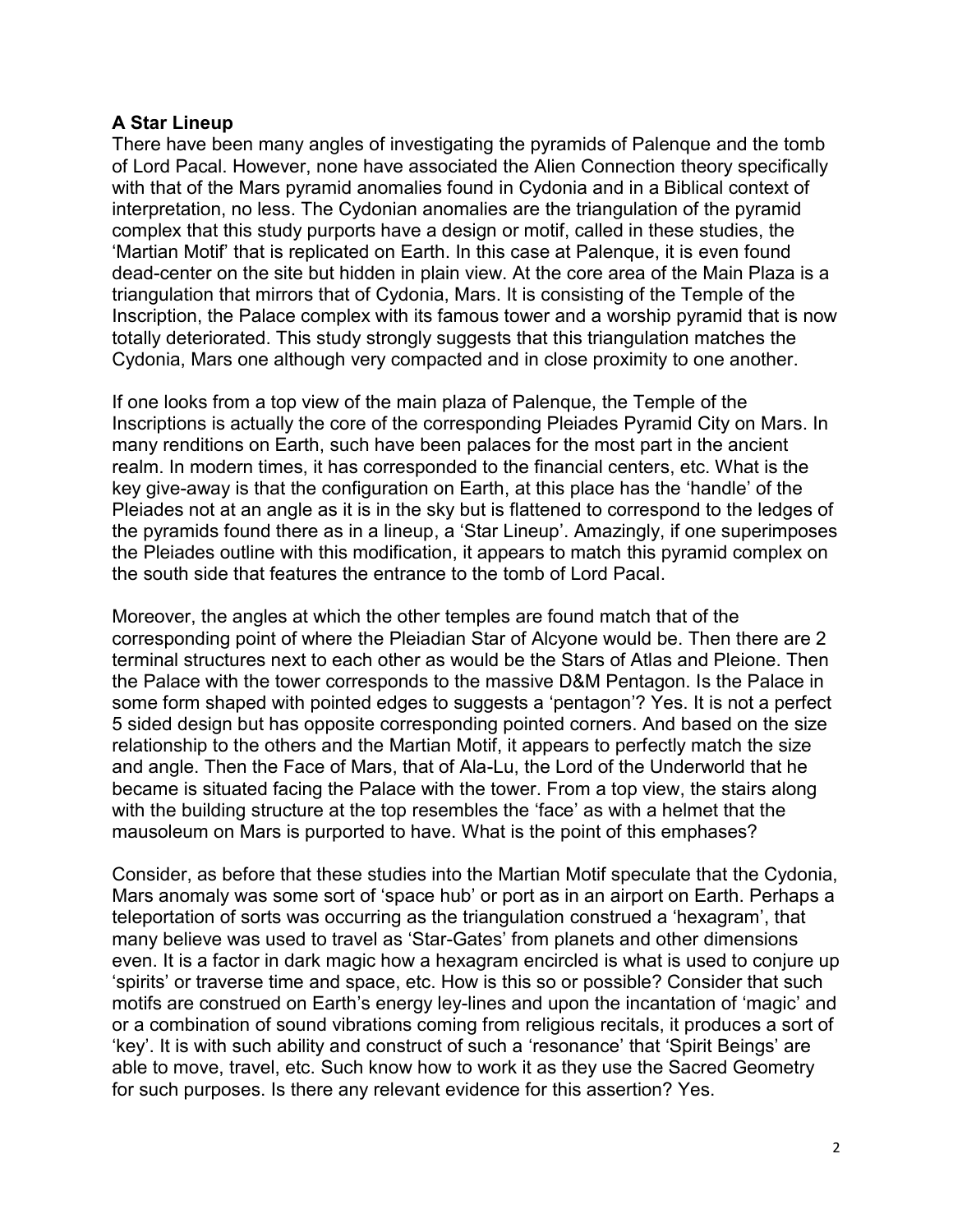#### **Star-Gates**

The very Temple of the Inscription where LORD Pacal was buried, on the exact day of the Winter Solstice, December 22, the Sun set directly behind it as to accent his death but his 'resurrection', 3 days later. This echoes the example of how Jesus Christ died on Passover and then 3 days later came out of a tomb as now the 'Lord of the Dead and the Living'. How would these 'Star-Gates' be construed or 'portals' to the Stars and planets? Consider that if one would construe this hexagram encircled Martian Motif in 3D, it would produce a perfect square box or 'chamber'. This would be or could be seen as the 'chamber' more or less like that of the Star Trek Transporter Room in which one could or would teleport to other worlds, planets and places. It is also the concept behind the Merkavah. Such are conceptualized as being the 'Chariots of the Gods', etc.

Assuming liberty here in this line of thinking, consider that if such a 'sacred box' was configured at certain times and dates, using this Martian Motif hexagram triangulation, such 'Gods' come from the Stars as the Pleiades would manifest in that 'chamber'. Then they would walk up the Temple of the Inscription, the literal facsimile on Earth of how it would be exactly orientated in the Pleiades. What is astonishing to then consider is that the Pleiades in the sky has a 'Gate', the double-door Stars of Asterope. Thus, such would mutually correspond to the gateway to the respective Temples, to the core of the Pleiades in the Heavens and to the Temple of the Inscription on Earth. Biblically, this is much like the double doors of the Golden Gate in Jerusalem wherein Jesus, the LORD of the Dead and the Living went through into then the heart of the city, etc.

In other studies, one entitled, the 'Mystery of the 7 Stars' it is postulated that the Temple Mount along with the City of David construe the outline of the Pleiades. In this rendition of the motif, the Golden Gate, thus corresponds to that of Asterope, the double Star Gate to the entrance of the Pleiades. Perhaps Lord Pacal was attempting to mimic this 'cosmic template' of what Jesus literally did and will again at His 2nd coming. Such a portal that in this case, the hexagram as a 'Star' configures the chamber to become truly a 'Star-Gate'. So, from a Biblical point of view and based in all prior studies of the Martian Motif found on Earth, the 'template' appears to have come from one single source. Whose? Not from Jesus for sure. However, this would help dispel the notion that the Americas were 'isolated' from any contact of Europe, Asia or Africa.

What is interesting in terms of its timeframe is that in comparison to the most ancient and earliest forms of this Martian Motif being construed in city centers of power that start with Sumer after the Flood of Noah come 3000 years ago, this Mayan pyramid complex was estimated to have been constructed around the 5th to 6th century AD. For perspective, this occurred rather late and during the time when Christianity was waning in Byzantium and the rise of Islam was to ensue. It speaks to the lasting legacy of how the fall of both Lucifer and Adam was still ingrained in the psyche of the designers and builders of such a place. What is also very unique about this site at Palenque is that there is a Temple of the Cross, in fact there are 2 of them, the other being that of the Temple of the Foliated Cross, etc. If one did not have any exposure to Christianity and its motifs, symbols and/or narrative, one would think that these Mayans were 'Christian'.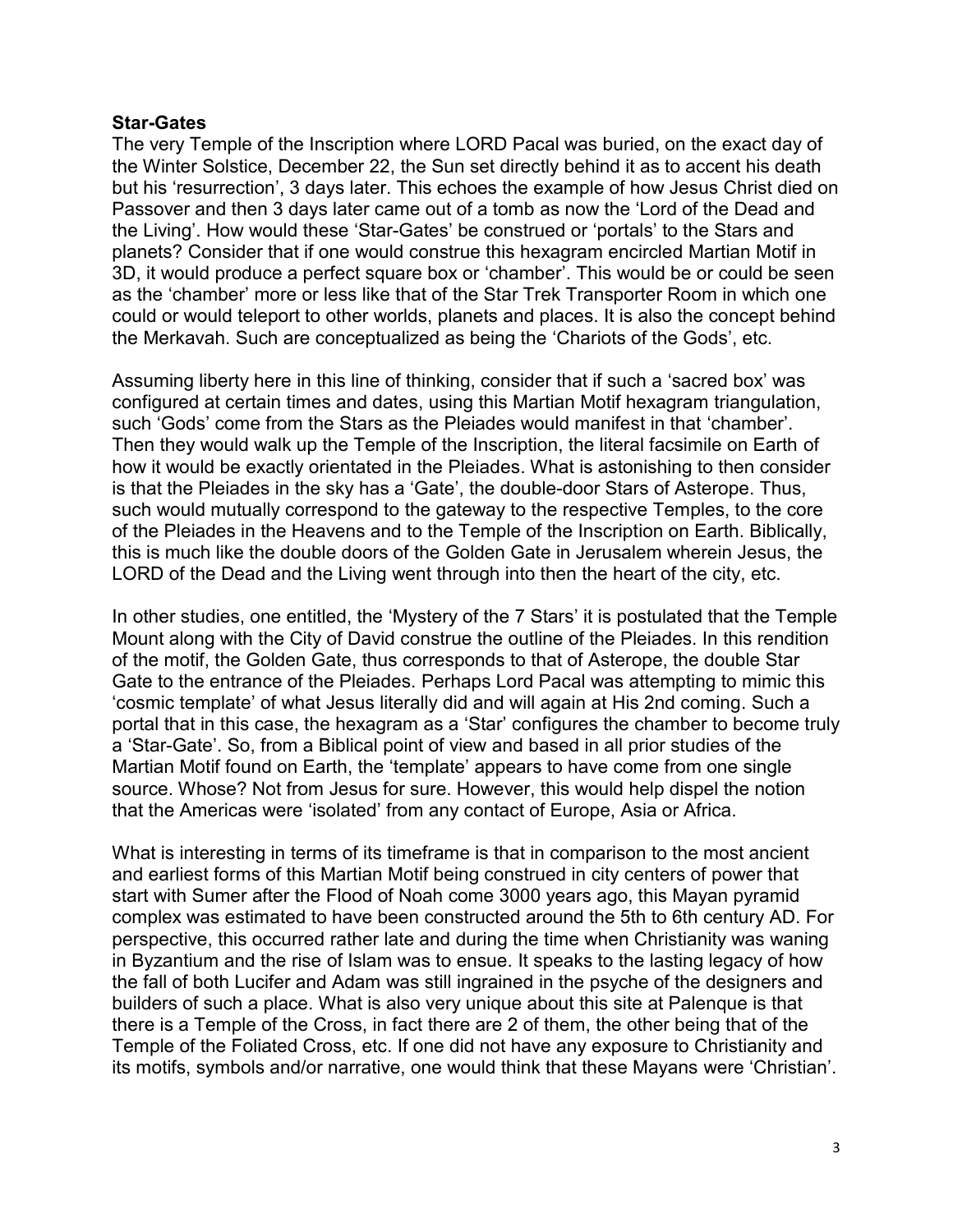### **The Cosmic Gospel**

Consider that the farther one goes back in time, the more attuned and astute the civilizations were to the connection between the Earth and the Sun, Moon and Stars. Also, the understanding of the Mazzaroth or the 12 Constellations was something that such comprehended as a sort of 'cosmic narration'. A narration of what? This narration was of a 'Cross', a Savior, an Adversary and a War ragging. What is astonishing is that such civilizations had in their mythology, and religion, in part incorporated into this storyline of essentially the 'Cosmic Gospel' in one perspective. Moreover, that a Savior, a Son was to come to Earth to teach Humanity civilization and 'redeem' them by way of a literal visitation. In particular to the cosmology found it the Americas, it was around 3000 BC that one of these Star Beings, the 'Shining One' is said to have come calling.

The name Quetzalcoatl was given to him who came in a cosmic boat accompanied by black giants. He is said to have come from Venus. He is not Jesus although the Mormons think so. Herein is the amazing correlation as to Jesus Christ as He Himself did attribute His being to the likeness of the 'Bright and Morning Star', Venus. This is why to the Mayan and Aztecs, among most others in Meso-America, the Pleiades and Venus were prominent in their cosmology, mythology and religion. This account is found in the writing of the Mayan holy book, called the Popl Auh. This is where many interject that based on other parallel Ancient Alien theories, it was Enki come from Africa in the quest to gold, etc. Such a parallel Creation story also comes from the Sumerian Enuma Elish which is one of the oldest pieces of work written after the Flood of Noah.

Others have a more spectacular rendition in that such beings were survivors of the famed Atlantis and as some went east to Egypt and Sumer, others come to the region of Mexico and Peru. One was said to be a tall blond, blue-eyed bearded man that was eventually crucified, and was of a virgin birth. Information concerning Quetzalcoatl's 'virgin birth' is found in the Codices entitled, Telleriano-Remensis and Vaticanus A, folio 27v, from a Spanish commentator, Pedro de los Rios. When the European Spanish thus came to the Americas, the Roman Catholic rendition of Christianity was very plausible to the Indigenous of the Americas as they saw the religion and aspirations of these blond, blue-eyed Spanish only a different version of what the prior 'Gods' had come to be shown as and want; gold and the souls of mankind.

The very design of the Latin Cross and other Roman Catholic motifs nearly matched the one cross found on the stele of the Temple of the Cross that was dedicated to that precise depiction. The Maya and all the Meso-Americans knew about the Cosmic Cross, the Tree of Life, a virgin birth, a crucifixion, and resurrection, a 'Son', etc. So, what is the big deal with all this being said and how Followers of Jesus could take note of in these Last Days? Well, the fact is that the 1st half of the prophecy of the 'White God' come from the Stars as a 'Savior' from the Pleiades, or Mars or Venus has occurred. This occurred in the 1st coming of Jesus Christ, GOD the Son. He is the literal fulfillment of all the 'Cosmic Gospel' motifs and narratives. It has been Lucifer masquerading as the usurper 'Savior' come from the Stars also that seeks to counterfeit and confuse the comings of Jesus as he attempted then at Jesus' 1st coming and will again at Jesus' 2nd coming. The 2nd half of the 'Cosmic Gospel' is yet to be fulfilled.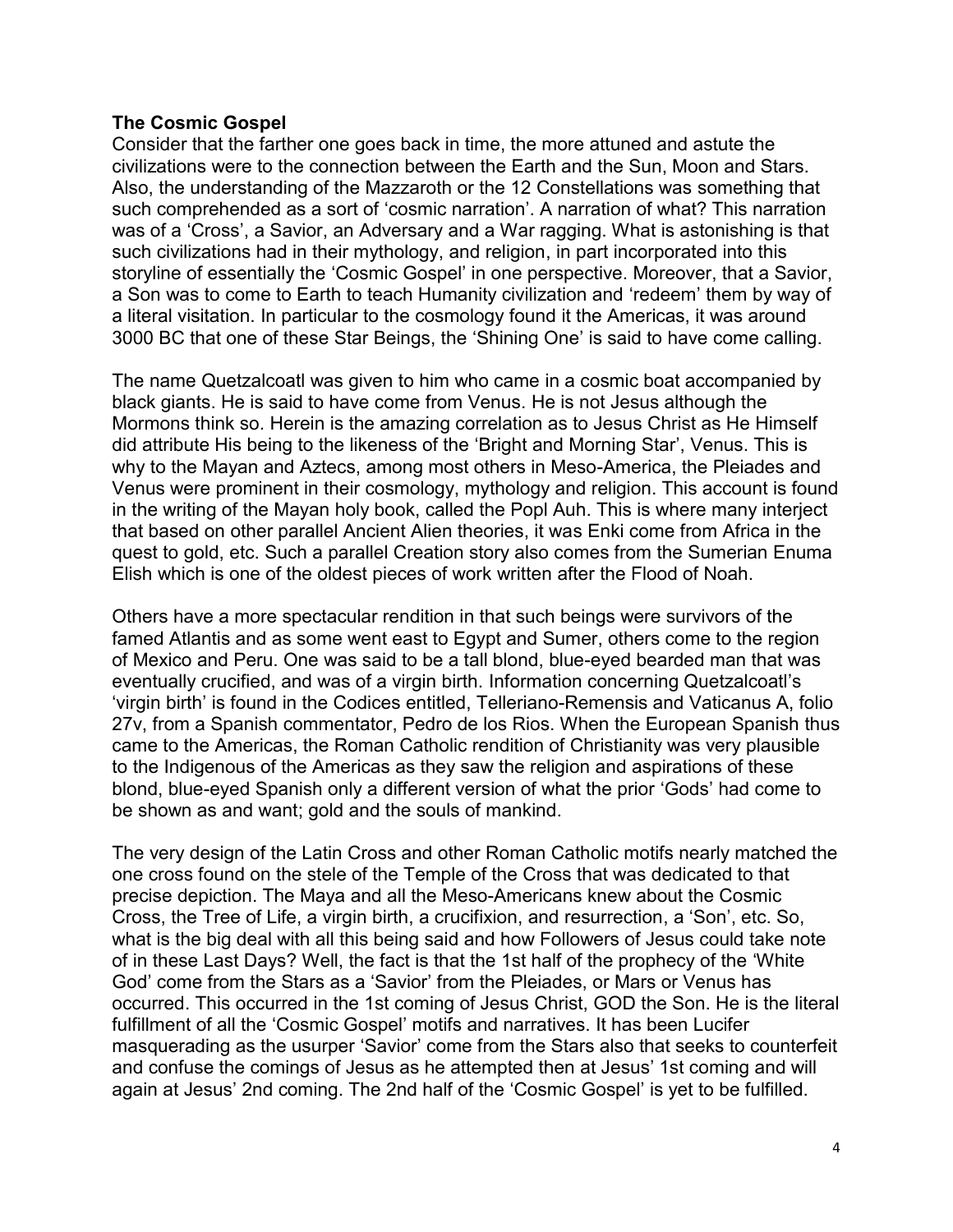### **Which Star Savior?**

The point is that there is coming an 'Alien Deception' that will play a part in this narrative of how in the End of Days, such Lords would return to 'save Humanity'. The point is that there are astonishing parallels and attributes between Jesus Christ and the 'Star Savior' whom many attribute to being the 'Light Bearer', Lucifer or in this Martian Motif ascertain, the Rebel King, Ala-Lu. This is only because the 'Cosmic Gospel' was and is inferring to Jesus, not Ala-Lu or any 'Feathered Snake' that Lucifer is. However, both are associated with being as a 'serpent' as Quetzalcoatl came on a 'serpent shining ship' and transformed into its likeness. Jesus was directly associated with a serpent, as He Himself attributed such to what Moses lifted up in the wilderness, the Bronze Snake, but only as a metaphor. Both were said to have been born of a virgin. This day was on December 25, 3 days after the Winter Solstice.

This date is not possible for Jesus as it has been shown that a probable time would have been September 11, -3 BC based on the astronomical retrogrades of Venus with Jupiter in the constellation of Leo. Nonetheless, both were teachers and performed miracles or magic to some. Both were betrayed and fought against an adversary. Both were crucified and resurrected. Both had their blood used to save humanity. Both are associated with Venus. Both are associated as being the 'Sun'. They are both linked to the number 4 as in the 4 Gospels and the 4 brothers Jesus is said to have had and the 4 cardinal points for this Star Savior. Lastly, both also promised to return. These 'Martian Saviors' will appear after the Rapture of the Bride of Christ event occurs.

Thus, the question, how will Bible-believing Christians be able to distinguish the difference of which 'Savior' that comes down to Earth during the Tribulation Period will be the real Savior? For one thing, the difference is that Jesus Christ will come from Heaven itself, not Mars, the Pleiades or Venus as the coming 'Star Saviors' will proclaim. Such will perform miracles as if 'magic' in an attempt to beguile and authenticate their claims. In fact, the name of the temples gives it away. For example, the Temple of the Magician related to the Martian Motif at Uxmal blatantly describes that such are noting but 'magician' in the darkest sense. Then the way one will be helped in discerning if such are from Jesus Christ or not is that Jesus will have send the 2 Witnesses during the Tribulation Period that will emphatically be against such workings and declarations of these so-called 'Martian Saviors'.

Do take note that in performing the many miracles of Jesus during His 1st coming, that were to authenticate His Messiahship as foretold, the people and the Jewish religious leaders of His day attributed this power to that of Lucifer instead. They essentially called Jesus a 'magician', among other derogatory names and blasphemed GOD the Holy Spirit as that is whom and through the power was such operated through. The 2 Witnesses, whomever they will be will counteract the demonic magic performed by the Rebel King, Lucifer by why of his 'Son', the AntiChrist and his 'Martian Saviors' that will attend to his agenda. The Bible clearly teaches that the coming AntiChrist will be given power by the 'Dragon', the Shining Serpent of Old, Lucifer. The other way one cannot be deceived during the Tribulation Period of which 'Savior' is the true one is that as Lucifer will manifest his Angeles, so will Christ Jesus.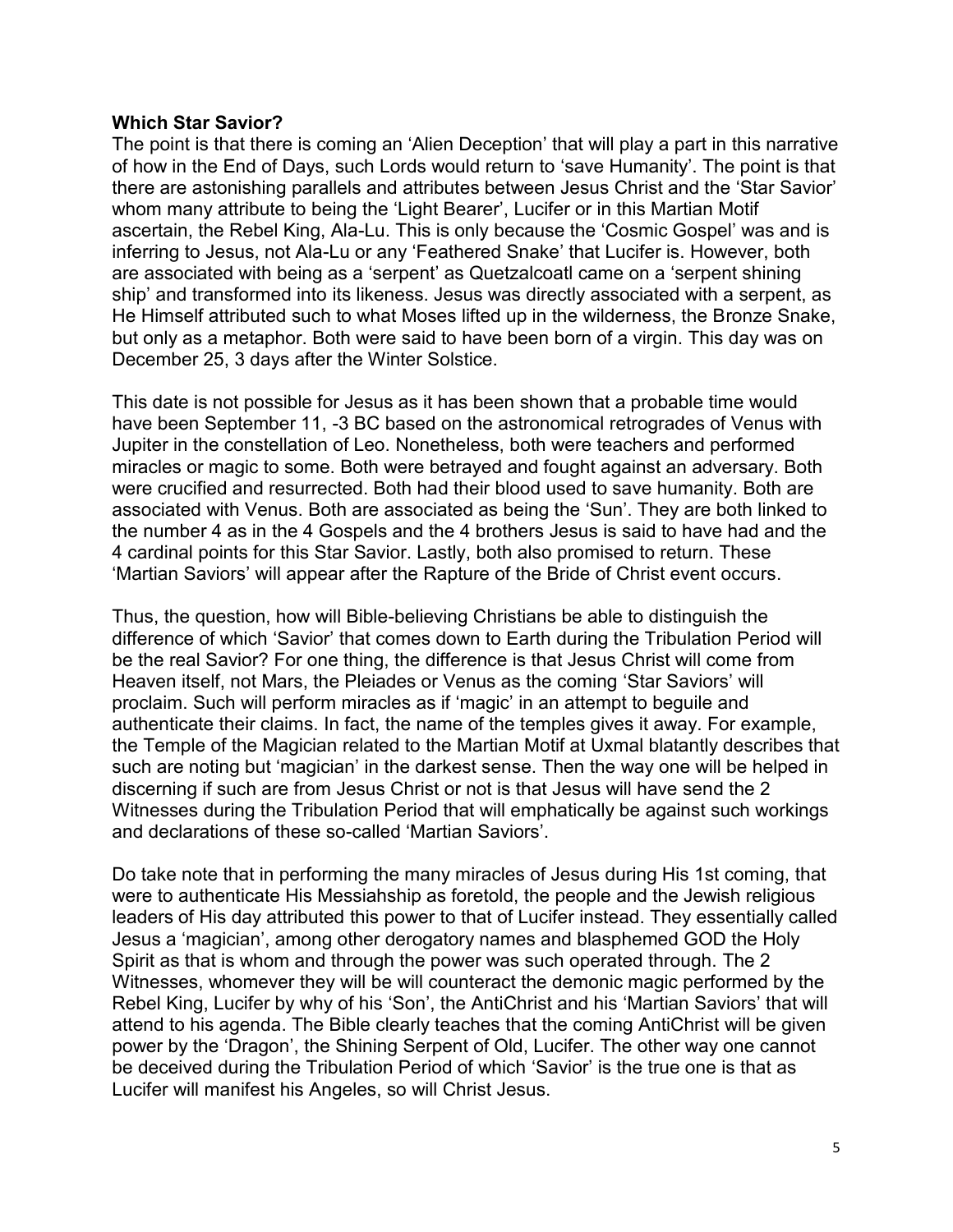In fact, as spectacular as it seems and perhaps as they had appeared to humans in the beginning, YHVH will send an Angel to literally pronounce a warning to all Humanity. This Shining Angel of Light will be flying around the globe and all will see this spectacle in every Nation. Every human will understand him in their own language to not take the Mark of the Beast of this coming Savior. The point is that ultimately, it is Lucifer, that this study strongly suggests is what is behind the 'mask', literally of the Face of Mars that has been replicated in all ancient and modern seats of power on Earth. In this case, in reference to the Martian Motif of Cydonia, Lucifer has been masquerading, literally as the Martian Savior, Ala-Lu. Astonishingly, such a Martian Motif with the face of 'Lucifer' can also be found at the core of nearly all the modern capitals of the Nations.

The last factor in how one can determine if such Star Saviors that will show up are not of YHVH nor of Jesus Christ is that it will be ultimately Jesus coming back to fulfill His promise to return. At that time, He will destroy such false and masquerading 'Martian Saviors'. Consider that in Biblical theological terms, Lucifer was the exclusive 'Lord of the Underworld', as in Pluto, etc. He had control over the souls of Humanity in this case on Earth pertinent to the creation of mankind and 'fall' due to sin and thus having the power over death. This reality and gloom for Humanity was rectified by Jesus. Jesus came to Earth as the true 'Star Savior', became human, born and ultimately offered His sinless body to pay for the penalty of sin, which is death. The arrival of the Messiah of Israel was even accompanied by a literal Signs in the Stars, the Bethlehem Star. How cosmic can it get?

Now the Bible teaches that Jesus is now both the LORD not only of the Dead, but of the Living. Jesus literally took that dominion away from Lucifer at His resurrection and now Lucifer seeks to reclaim this lost estate even on Earth as he has lost his estate within Heaven and the Stars, etc. Followers of Jesus must not be confused in the amazing overlap that does exists with all the false Luciferian mutations of the true Gospel narrative realized and fulfilled in Jesus Christ alone, even as displayed in the constellations. Consider thought that Jesus did come from beyond the Stars. Jesus was more than just mere human. Jesus performed works of wonder that would be deemed 'magic', as a 'magician' or an 'Alien' as many do believe. Jesus rose from the dead and ascended into Heaven in bodily form, etc. This by the way is another way to prove the authenticity of Jesus' work.

No such 'Martian Saviors' have a Glorified Body of flesh and yet able to move and have its being in Heaven. This is something Lucifer and his Fallen Angels cannot replicate. Astonishing, it is also what is promised to the Followers of Jesus as such will also have a similar Glorified Body of Flesh, yet able to abide in Heave as it will be the case at the point of the resurrection and rapture of the Bride of Christ. Such a historical figure accomplishing such feats would truly be seen as a 'Star Savior', a 'God' from Mars, from Venus, etc. The other sign or evidence that the so-called 'Martian Saviors' are false is that although they will go so far as to ascribe Jesus as 'a Savior', they deny Him as the Sovereign Son of the Universe. However, this 'God', is the Son of GOD, GOD incarnate. This GOD came to truly rescue Humanity from the clutches of the false 'Christ' Fallen Angel Lucifer who had bound all of Humanity under 'death', eternally.